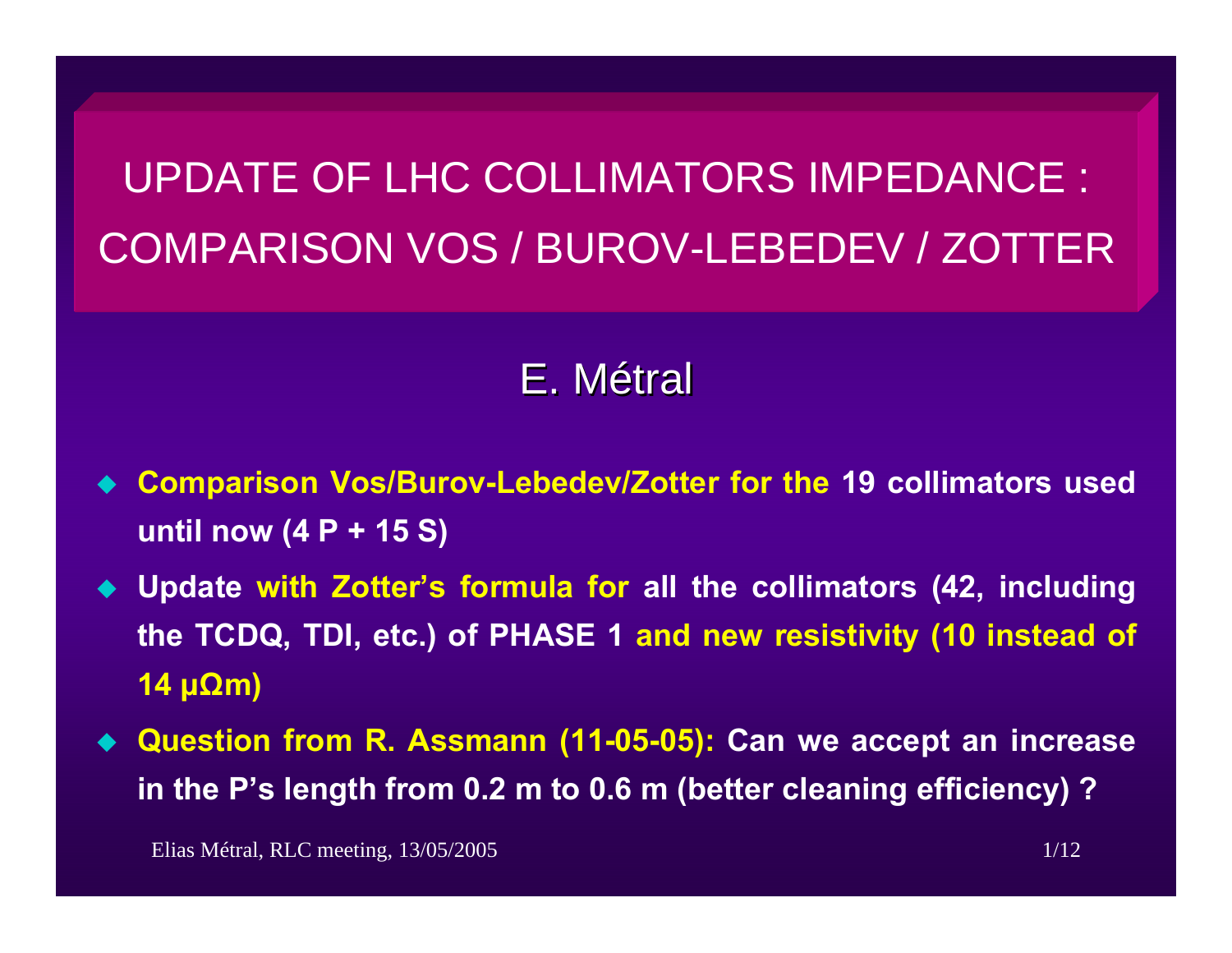#### **19 collimators before**

| #name               | angle[rad]     | betax[m]     | betay[m]     | halfgap[m] | <b>Resistivity [Ohm m]</b> | Length[m] |
|---------------------|----------------|--------------|--------------|------------|----------------------------|-----------|
| <b>TCP.D6L7.B1</b>  | $1.57E + 00$   | $1.55E + 02$ | $8.00E + 01$ | 1.20E-03   | 0.000014                   | 0.2       |
| <b>TCP.C6L7.B1</b>  | $0.00E + 00$   | $1.51E + 02$ | $8.28E + 01$ | 1.65E-03   | 0.000014                   | 0.2       |
| <b>TCP.B6L7.B1</b>  | $2.36E + 00$   | $1.46E + 02$ | 8.56E+01     | 1.45E-03   | 0.000014                   | 0.2       |
| <b>TCP.6L3.B1</b>   | $\overline{0}$ | 132.552134   | 143.460162   | 0.00387    | 0.000014                   | 0.2       |
| TCSG.A6L7.B1        | $2.47E + 00$   | $3.99E + 01$ | $2.27E + 02$ | 1.67E-03   | 0.000014                   |           |
| <b>TCSG.B5L7.B1</b> | $2.56E + 00$   | $1.60E + 02$ | $1.67E + 02$ | 2.00E-03   | 0.000014                   |           |
| <b>TCSG.A5L7.B1</b> | 7.06E-01       | $1.86E + 02$ | $1.46E + 02$ | 2.04E-03   | 0.000014                   |           |
| <b>TCSG.D4L7.B1</b> | $1.57E + 00$   | $3.33E + 02$ | $6.90E + 01$ | 1.30E-03   | 0.000014                   |           |
| <b>TCSG.B4L7.B1</b> | $0.00E + 00$   | $1.40E + 02$ | $1.31E + 02$ | 1.86E-03   | 0.000014                   |           |
| TCSG.A4L7.B1        | $2.37E + 00$   | $1.29E + 02$ | $1.41E + 02$ | 1.82E-03   | 0.000014                   |           |
| TCSG.A4R7.B1        | 7.72E-01       | $1.18E + 02$ | $1.52E + 02$ | 1.82E-03   | 0.000014                   |           |
| TCSG.B5R7.B1        | $2.34E + 00$   | $1.22E + 02$ | $2.68E + 02$ | 2.20E-03   | 0.000014                   |           |
| TCSG.D5R7.B1        | $1.01E + 00$   | $2.14E + 02$ | $1.59E + 02$ | 2.07E-03   | 0.000014                   |           |
| TCSG.E5R7.B1        | $2.14E + 00$   | $2.42E + 02$ | $1.36E + 02$ | 2.03E-03   | 0.000014                   |           |
| <b>TCSG.6R7.B1</b>  | 8.00E-03       | $3.36E + 02$ | $4.74E + 01$ | 2.88E-03   | 0.000014                   |           |
| <b>TCSG.5L3.B1</b>  | $\Omega$       | 54.345351    | 299.318626   | 0.00294    | 0.000014                   |           |
| <b>TCSG.4R3.B1</b>  | $\overline{0}$ | 26.33905     | 393.832179   | 0.00206    | 0.000014                   |           |
| TCSG.A5R3.B1        | 2.97404        | 36.58475     | 341.340923   | 0.00272    | 0.000014                   |           |
| TCSG.B5R3.B1        | 0.198968       | 46.499464    | 310.055013   | 0.00305    | 0.000014                   |           |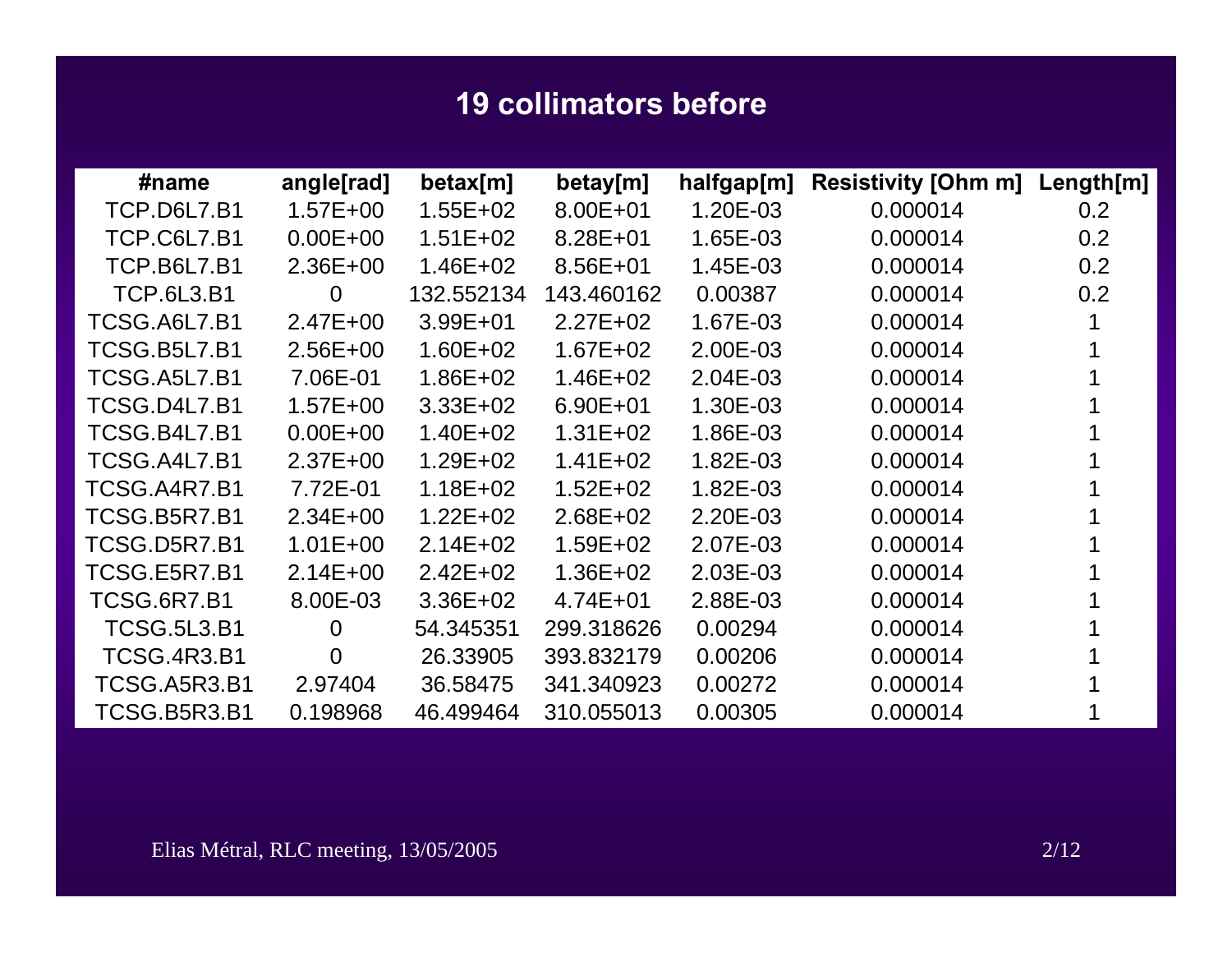### **Total (Zotter) vertical impedance for the 19 collimators**

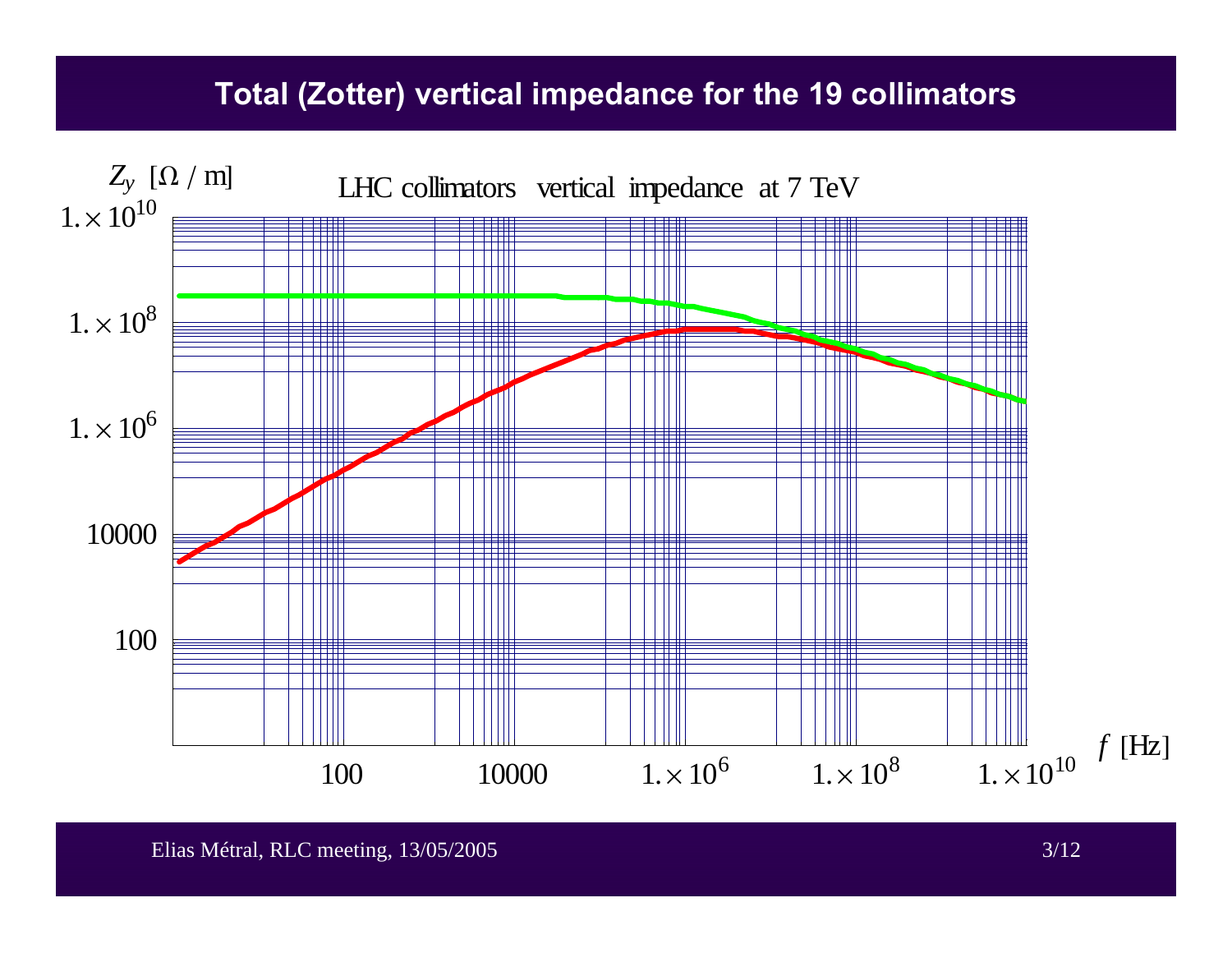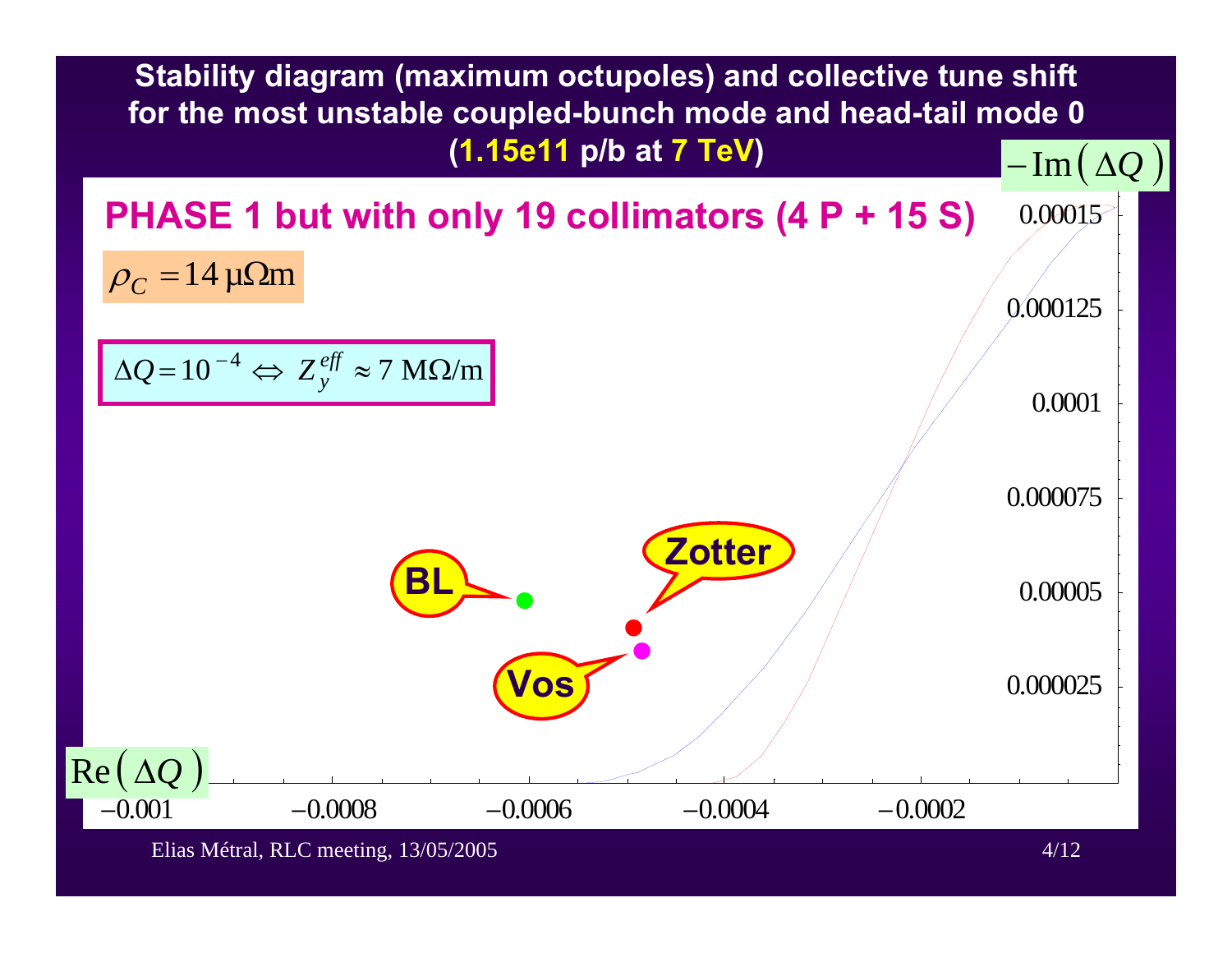## **42 collimators now**

|                   | #name                                 | angle[rad]  | betax[m] | betay[m] | halfgap[m] | <b>Resistivity [Ohm m]</b> | Length[m]      |
|-------------------|---------------------------------------|-------------|----------|----------|------------|----------------------------|----------------|
|                   | <b>TCL.5R1.B1</b>                     | 0           | 131.93   | 925.95   | 0.0025752  | 0.000000017                |                |
| <b>Illimators</b> | TCTH.L2.B1                            | $\mathbf 0$ | 50.891   | 49.763   | 0.0013275  | 0.00000005                 |                |
|                   | <b>TDI.4L2</b>                        | 1.571       | 112.57   | 49.684   | 0.14223    | 0.000000017                | $\overline{4}$ |
| now               | TCTV.4L2.B1                           | 1.571       | 132.88   | 57.748   | 0.0014141  | 0.00000005                 |                |
|                   | TCLIA.4R2.B                           | 1.571       | 54.939   | 126.7    | 0.22712    | 0.00001                    |                |
|                   | TCLIB.6R2                             | 1.571       | 271.59   | 30.888   | 0.11214    | 0.00001                    | 1              |
|                   | <b>TCP.6L3.B1</b>                     | 0           | 131.79   | 144.07   | 0.0038606  | 0.00001                    | 0.2            |
|                   | <b>TCSG.5L3.B1</b>                    | 0           | 54.598   | 297.51   | 0.0029819  | 0.00001                    | 1              |
|                   | <b>TCSG.4R3.B1</b>                    | 0           | 26.253   | 396.73   | 0.0020677  | 0.00001                    |                |
|                   | TCSG.A5R3.B                           | 2.981       | 35.949   | 345.36   | 0.0026726  | 0.00001                    |                |
|                   | TCSG.B5R3.B                           | 0.1885      | 45.627   | 313.84   | 0.0029941  | 0.00001                    |                |
|                   | TCLA.A5R3.B                           | 1.571       | 142.59   | 176.74   | 0.0059612  | 0.000000017                |                |
|                   | TCLA.B5R3.B                           | 0           | 151.67   | 169.39   | 0.0055222  | 0.000000017                |                |
|                   | TCLA.6R3.B1                           | $\mathbf 0$ | 129.27   | 168.71   | 0.0050981  | 0.000000017                |                |
|                   | TCLA.7R3.B1                           | 0           | 62.901   | 100.24   | 0.0035562  | 0.000000017                |                |
|                   | TCTH.L5.B1                            | 0           | 1646.5   | 623.78   | 0.0075507  | 0.00000005                 |                |
|                   | TCTV.L5.B1                            | 1.571       | 1651.6   | 657.58   | 0.0047718  | 0.00000005                 |                |
|                   | <b>TCL.5R5.B1</b>                     | 0           | 128.6    | 907.77   | 0.0025425  | 0.000000017                | $\mathbf{1}$   |
|                   | TCDQ.4R6.B1                           | 0           | 485.26   | 160.88   | 0.0049388  | 0.00001                    | $\boxed{8}$    |
|                   | TCS.TCDQ.B1                           | 0           | 501.16   | 165.5    | 0.0045172  | 0.00001                    | $\mathbf{1}$   |
|                   | TCP.D6L7.B1                           | 1.571       | 161.93   | 76.835   | 0.0011791  | 0.00001                    | 0.2            |
|                   | <b>TCP.C6L7.B1</b>                    | $\mathbf 0$ | 153.51   | 81.276   | 0.0016667  | 0.00001                    | 0.2            |
|                   | <b>TCP.B6L7.B1</b>                    | 2.215       | 145.36   | 85.943   | 0.0013939  | 0.00001                    | 0.2            |
|                   | TCSG.A6L7.B                           | 2.463       | 40.93    | 224.39   | 0.0016699  | 0.00001                    | 1              |
|                   | TCSG.B5L7.B                           | 2.504       | 155.67   | 165.97   | 0.0019809  | 0.00001                    |                |
|                   | TCSG.A5L7.B                           | 0.71        | 180.91   | 145.59   | 0.0020214  | 0.00001                    |                |
|                   | TCSG.D4L7.B                           | 1.571       | 323.86   | 69.276   | 0.0013062  | 0.00001                    |                |
|                   | TCSG.B4L7.B                           | $\mathbf 0$ | 136.69   | 132.92   | 0.0018349  | 0.00001                    |                |
|                   | TCSG.A4L7.B                           | 2.349       | 125.98   | 143.27   | 0.0018218  | 0.00001                    |                |
|                   | TCSG.A4R7.B                           | 0.808       | 115.95   | 154.24   | 0.0018299  | 0.00001                    |                |
|                   | TCSG.B5R7.B                           | 2.47        | 124.91   | 268.08   | 0.0021075  | 0.00001                    |                |
|                   | TCSG.D5R7.B                           | 0.897       | 218.64   | 158.38   | 0.0021163  | 0.00001                    |                |
|                   | TCSG.E5R7.B                           | 2.277       | 246.63   | 135.83   | 0.0021201  | 0.00001                    |                |
|                   | <b>TCSG.6R7.B1</b>                    | 0.009       | 341.67   | 46.546   | 0.0029008  | 0.00001                    |                |
|                   | TCLA.A6R7.B                           | 1.571       | 296.69   | 47.528   | 0.0015456  | 0.000000017                |                |
|                   | TCLA.C6R7.B                           | 0           | 157.1    | 77.269   | 0.0028101  | 0.000000017                |                |
|                   | TCLA.E6R7.B                           | 1.571       | 65.302   | 156.52   | 0.0028049  | 0.000000017                |                |
|                   | TCLA.F6R7.B                           | 0           | 60.053   | 166.17   | 0.0017374  | 0.000000017                |                |
|                   | TCLA.A7R7.B                           | 0           | 63.26    | 147.05   | 0.0017832  | 0.000000017                |                |
|                   | TCTV.4L8.B1                           | 1.571       | 128.8    | 52.857   | 0.0013529  | 0.00000005                 |                |
|                   | TCTH.L1.B1                            | 0           | 1648.7   | 624.84   | 0.0075558  | 0.00000005                 |                |
|                   | TCTV.L1.B1                            | 1.571       | 1653.8   | 658.72   | 0.004776   | 0.00000005                 |                |
|                   | Elias Métral, RLC meeting, 13/05/2005 |             |          |          |            | 5/12                       |                |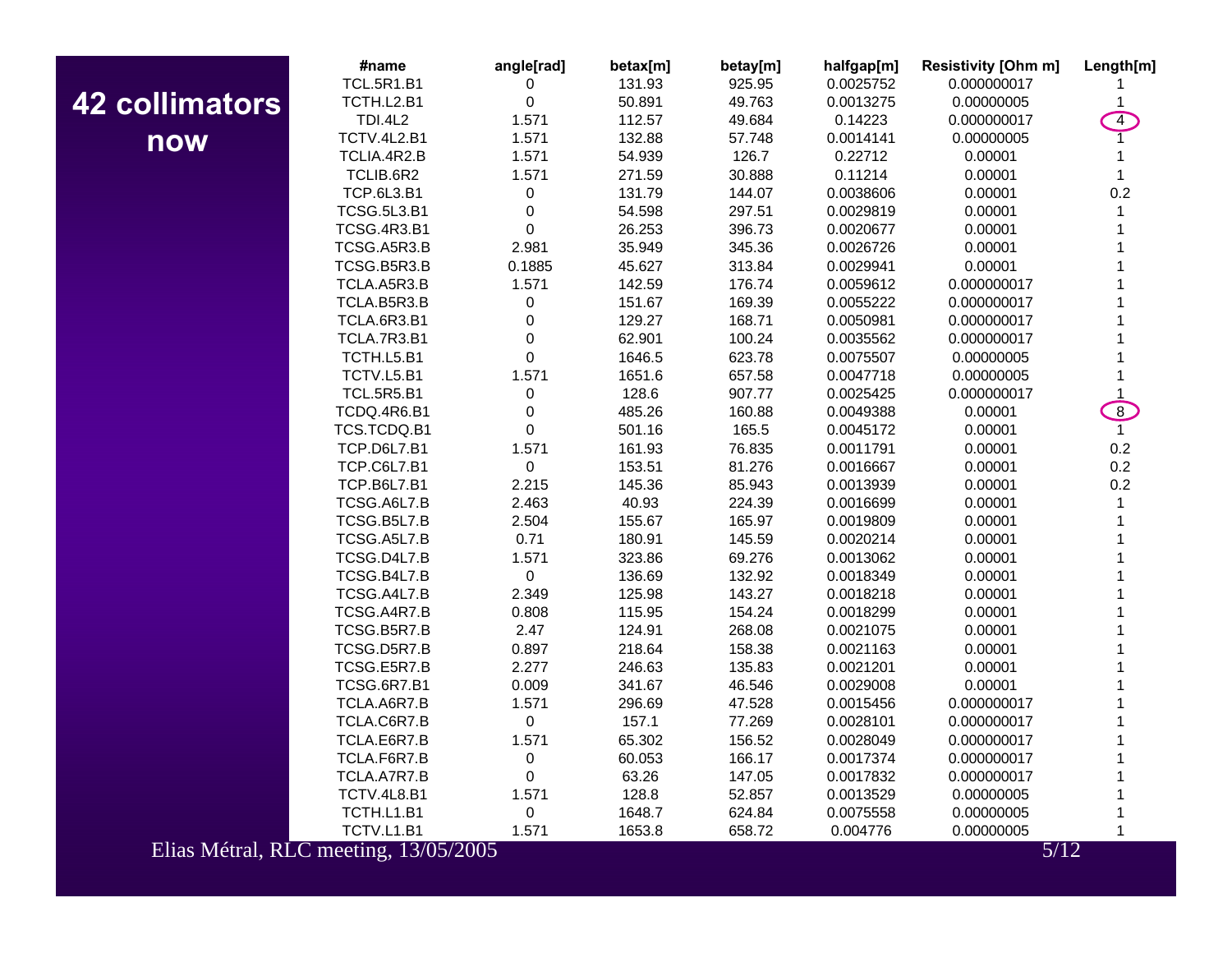#### **Total (Zotter) vertical impedance for the 42 collimators**

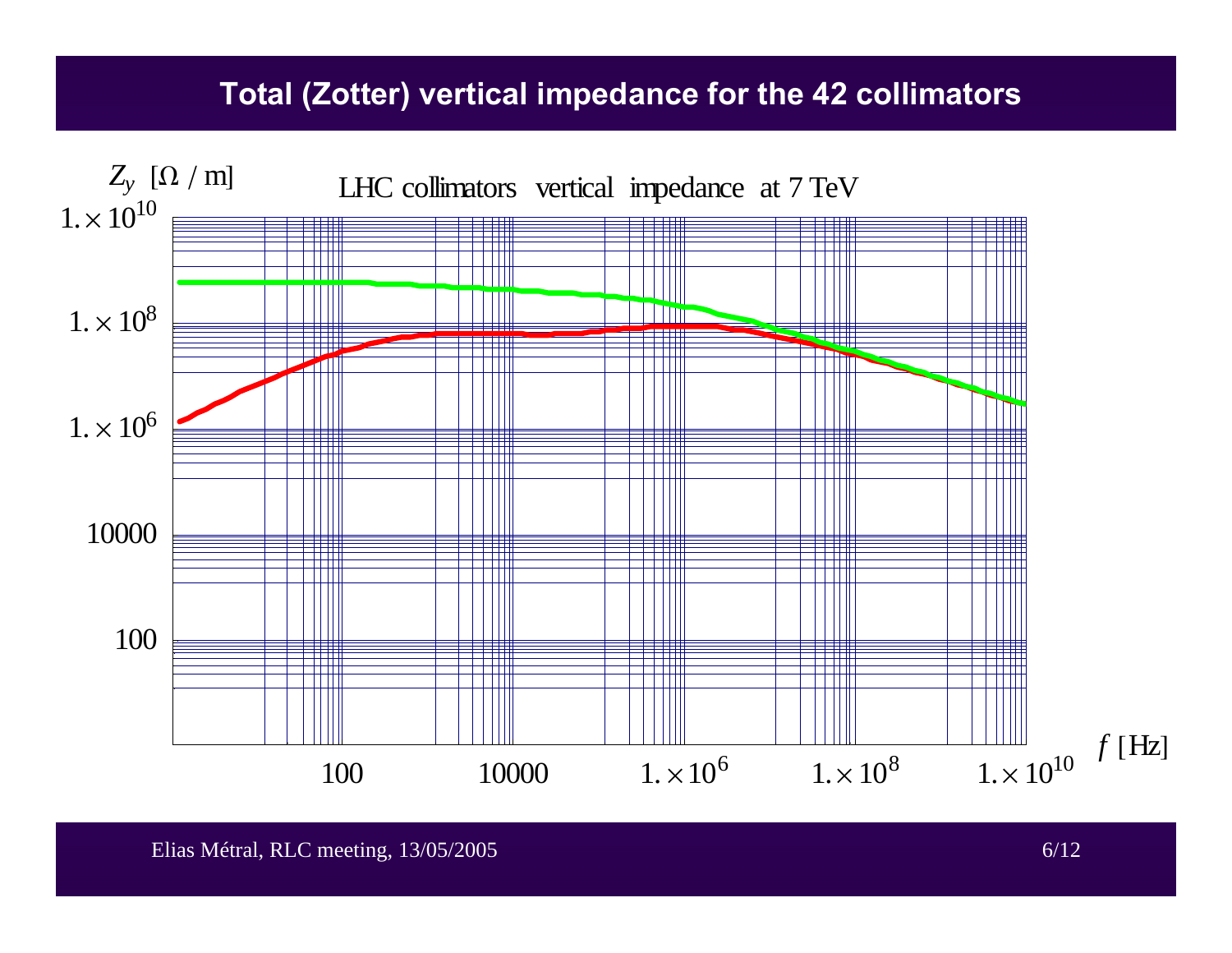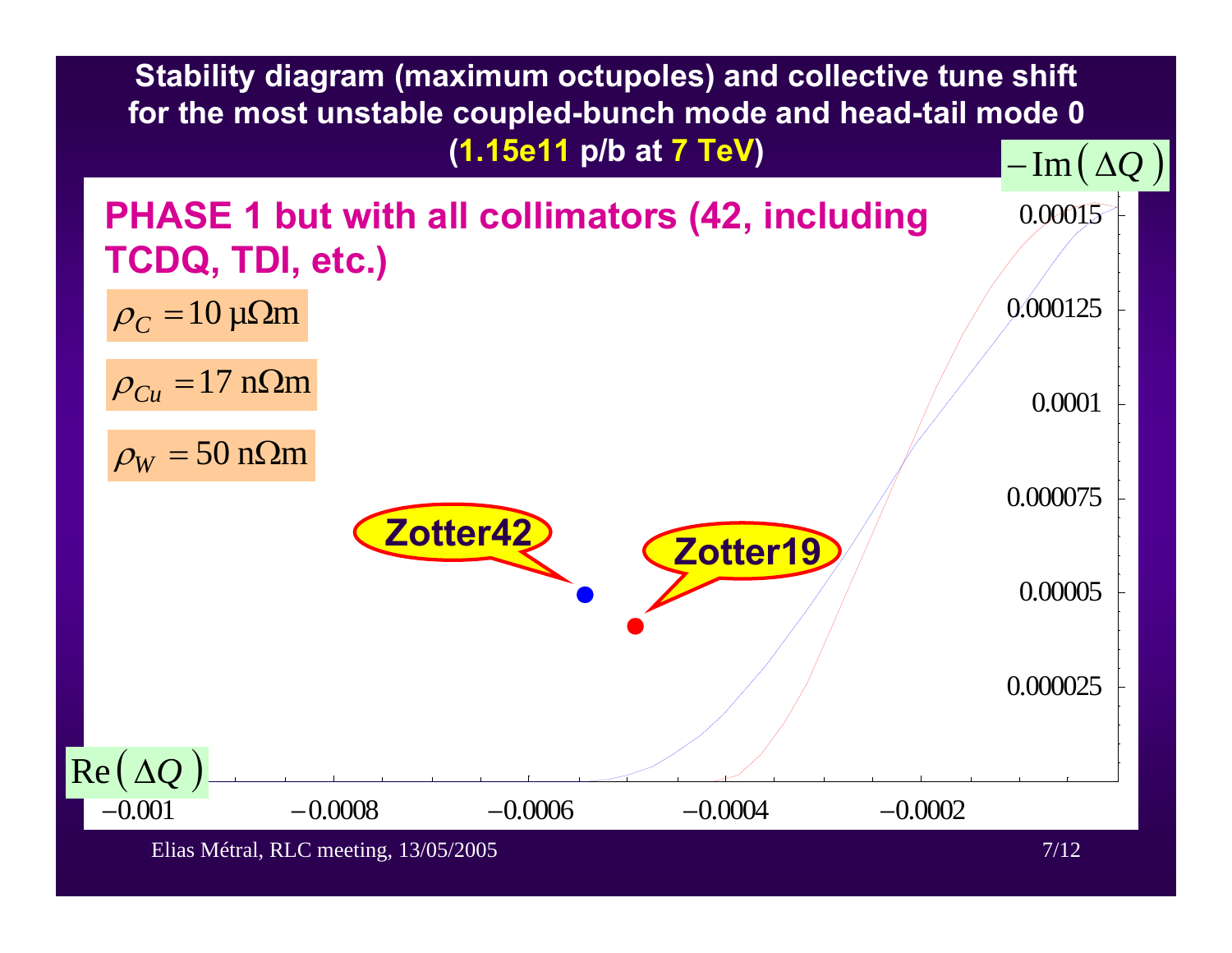## **42 collimators with 0.6 m instead of 0.2m for the P**

| #name              | angle[rad]          | betax[m] | betay[m] | halfgap[m] | Resistivity [Ohm m] | Length[m]     |
|--------------------|---------------------|----------|----------|------------|---------------------|---------------|
| <b>TCL.5R1.B1</b>  | 0                   | 131.93   | 925.95   | 0.0025752  | 0.000000017         | 1             |
| TCTH.L2.B1         | $\mathsf{O}\xspace$ | 50.891   | 49.763   | 0.0013275  | 0.00000005          | $\mathbf{1}$  |
| <b>TDI.4L2</b>     | 1.571               | 112.57   | 49.684   | 0.14223    | 0.000000017         | 4             |
| TCTV.4L2.B1        | 1.571               | 132.88   | 57.748   | 0.0014141  | 0.00000005          | 1             |
| TCLIA.4R2.B        | 1.571               | 54.939   | 126.7    | 0.22712    | 0.00001             | 1             |
| TCLIB.6R2          | 1.571               | 271.59   | 30.888   | 0.11214    | 0.00001             | $\mathbf{1}$  |
| <b>TCP.6L3.B1</b>  | 0                   | 131.79   | 144.07   | 0.0038606  | 0.00001             | $\boxed{0.6}$ |
| <b>TCSG.5L3.B1</b> | 0                   | 54.598   | 297.51   | 0.0029819  | 0.00001             |               |
| <b>TCSG.4R3.B1</b> | $\mathbf 0$         | 26.253   | 396.73   | 0.0020677  | 0.00001             |               |
| TCSG.A5R3.B        | 2.981               | 35.949   | 345.36   | 0.0026726  | 0.00001             |               |
| TCSG.B5R3.B        | 0.1885              | 45.627   | 313.84   | 0.0029941  | 0.00001             | 1             |
| TCLA.A5R3.B        | 1.571               | 142.59   | 176.74   | 0.0059612  | 0.000000017         | 1             |
| TCLA.B5R3.B        | 0                   | 151.67   | 169.39   | 0.0055222  | 0.000000017         | 1             |
| TCLA.6R3.B1        | 0                   | 129.27   | 168.71   | 0.0050981  | 0.000000017         | 1             |
| TCLA.7R3.B1        | $\mathbf 0$         | 62.901   | 100.24   | 0.0035562  | 0.000000017         | 1             |
| TCTH.L5.B1         | $\mathsf 0$         | 1646.5   | 623.78   | 0.0075507  | 0.00000005          | 1             |
| TCTV.L5.B1         | 1.571               | 1651.6   | 657.58   | 0.0047718  | 0.00000005          | 1             |
| <b>TCL.5R5.B1</b>  | 0                   | 128.6    | 907.77   | 0.0025425  | 0.000000017         | 1             |
| TCDQ.4R6.B1        | $\mathbf 0$         | 485.26   | 160.88   | 0.0049388  | 0.00001             | 8             |
| TCS.TCDQ.B1        | 0                   | 501.16   | 165.5    | 0.0045172  | 0.00001             | 1             |
| TCP.D6L7.B1        | 1.571               | 161.93   | 76.835   | 0.0011791  | 0.00001             | 0.6           |
| <b>TCP.C6L7.B1</b> | 0                   | 153.51   | 81.276   | 0.0016667  | 0.00001             | 0.6           |
| <b>TCP.B6L7.B1</b> | 2.215               | 145.36   | 85.943   | 0.0013939  | 0.00001             | 0.6           |
| TCSG.A6L7.B        | 2.463               | 40.93    | 224.39   | 0.0016699  | 0.00001             |               |
| TCSG.B5L7.B        | 2.504               | 155.67   | 165.97   | 0.0019809  | 0.00001             |               |
| TCSG.A5L7.B        | 0.71                | 180.91   | 145.59   | 0.0020214  | 0.00001             |               |
| TCSG.D4L7.B        | 1.571               | 323.86   | 69.276   | 0.0013062  | 0.00001             |               |
| TCSG.B4L7.B        | $\pmb{0}$           | 136.69   | 132.92   | 0.0018349  | 0.00001             |               |
| TCSG.A4L7.B        | 2.349               | 125.98   | 143.27   | 0.0018218  | 0.00001             |               |
| TCSG.A4R7.B        | 0.808               | 115.95   | 154.24   | 0.0018299  | 0.00001             | 1             |
| TCSG.B5R7.B        | 2.47                | 124.91   | 268.08   | 0.0021075  | 0.00001             | 1             |
| TCSG.D5R7.B        | 0.897               | 218.64   | 158.38   | 0.0021163  | 0.00001             | 1             |
| TCSG.E5R7.B        | 2.277               | 246.63   | 135.83   | 0.0021201  | 0.00001             | 1             |
| <b>TCSG.6R7.B1</b> | 0.009               | 341.67   | 46.546   | 0.0029008  | 0.00001             | 1             |
| TCLA.A6R7.B        | 1.571               | 296.69   | 47.528   | 0.0015456  | 0.000000017         | 1             |
| TCLA.C6R7.B        | $\pmb{0}$           | 157.1    | 77.269   | 0.0028101  | 0.000000017         | 1             |
| TCLA.E6R7.B        | 1.571               | 65.302   | 156.52   | 0.0028049  | 0.000000017         | 1             |
| TCLA.F6R7.B        | $\pmb{0}$           | 60.053   | 166.17   | 0.0017374  | 0.000000017         | 1             |
| TCLA.A7R7.B        | $\mathbf 0$         | 63.26    | 147.05   | 0.0017832  | 0.000000017         | 1             |
| TCTV.4L8.B1        | 1.571               | 128.8    | 52.857   | 0.0013529  | 0.00000005          | 1             |
| TCTH.L1.B1         | 0                   | 1648.7   | 624.84   | 0.0075558  | 0.00000005          | 1             |
| TCTV.L1.B1         | 1.571               | 1653.8   | 658.72   | 0.004776   | 0.00000005          | $\mathbf{1}$  |

Elias Métral, RLC meeting, 13/05/2005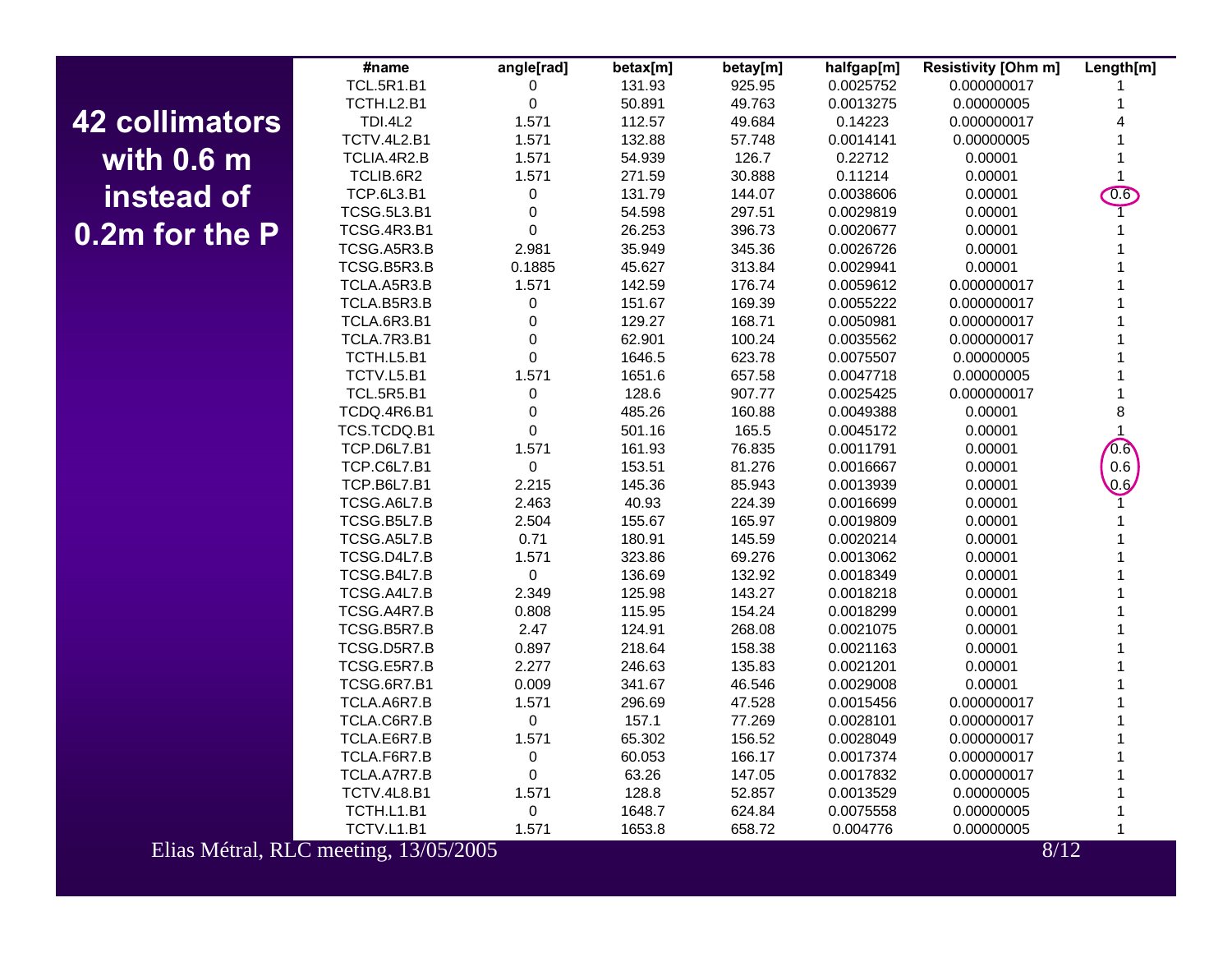## **Total (Zotter) vertical impedance for the 42 collimators with 0.6 m for the P**

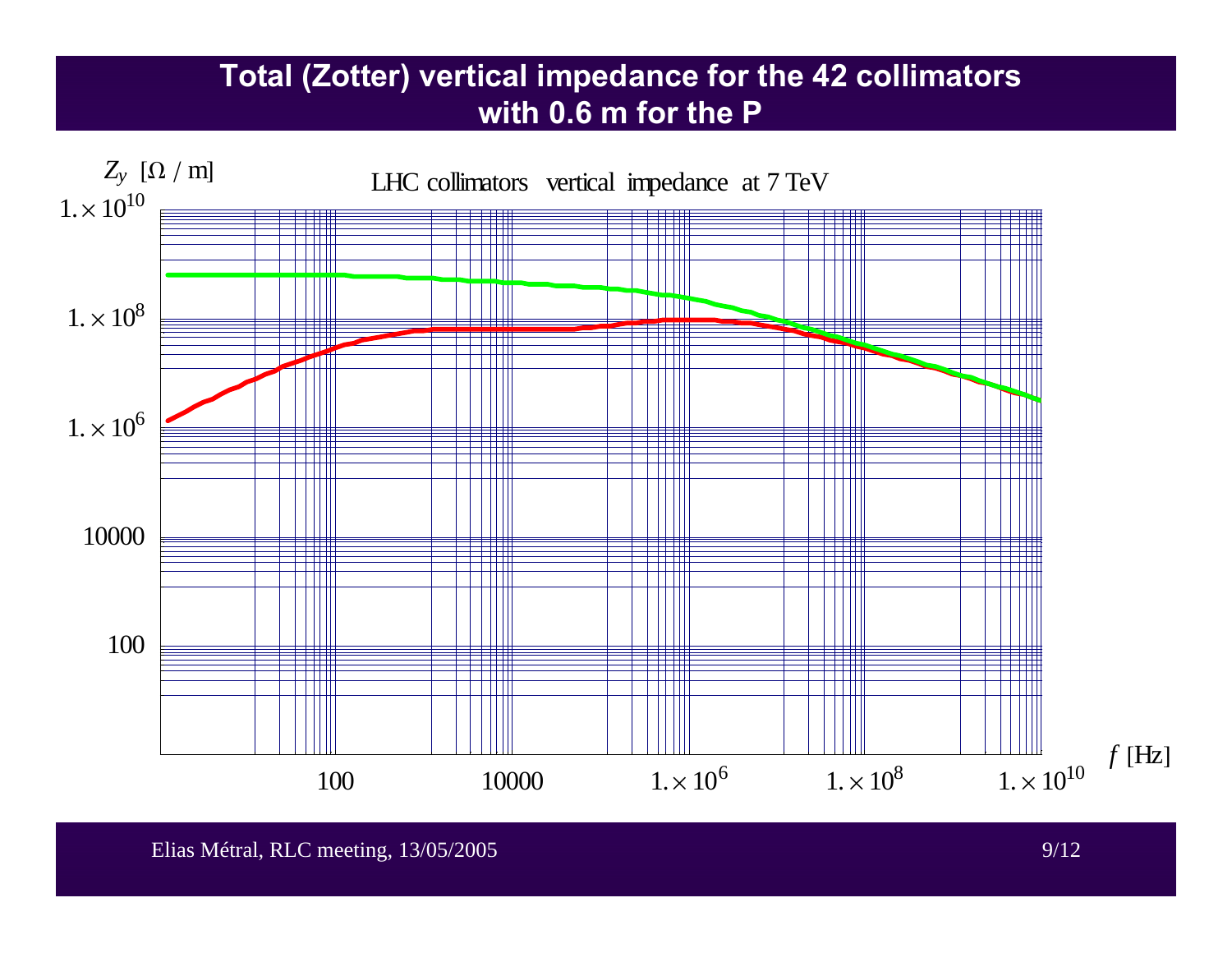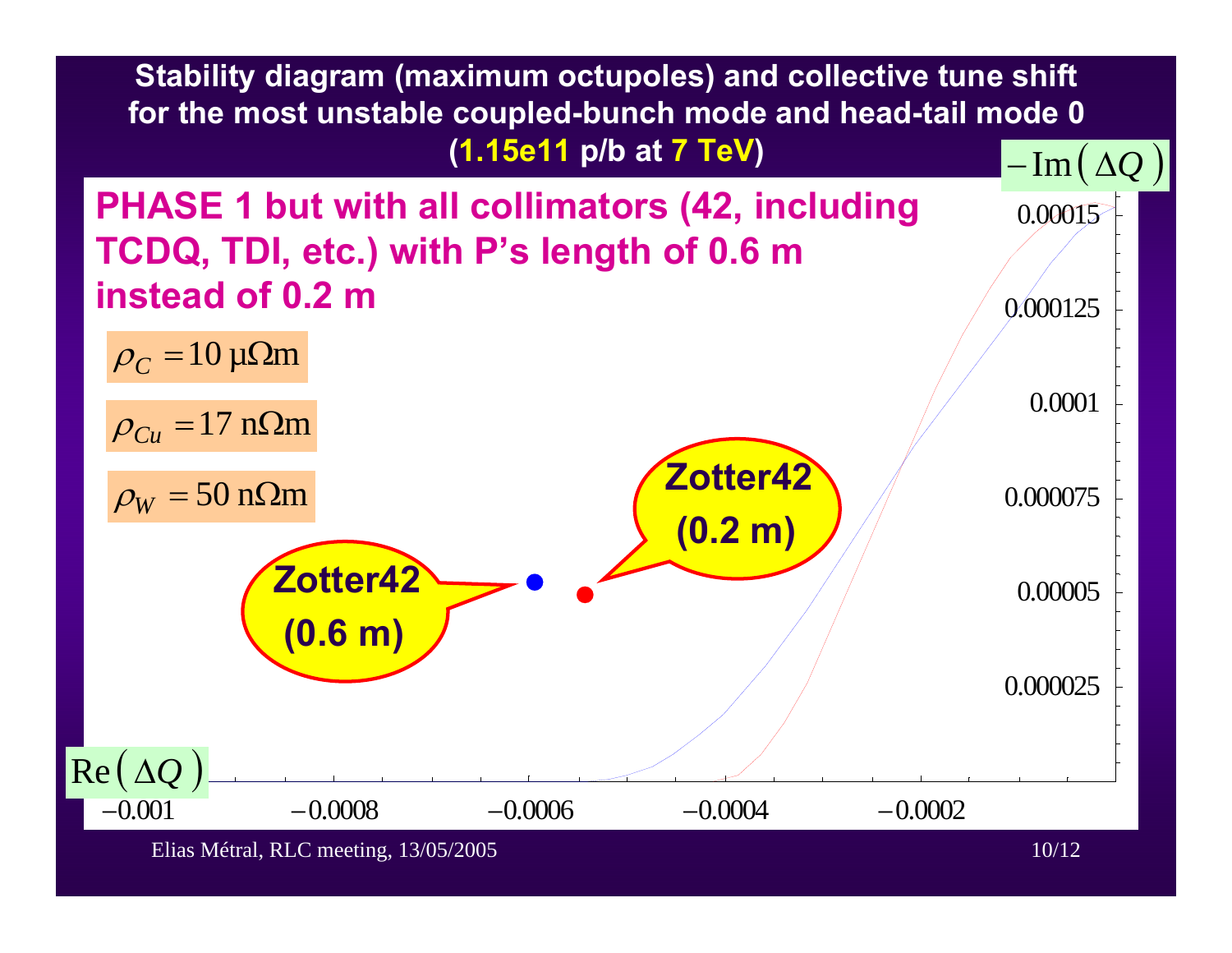